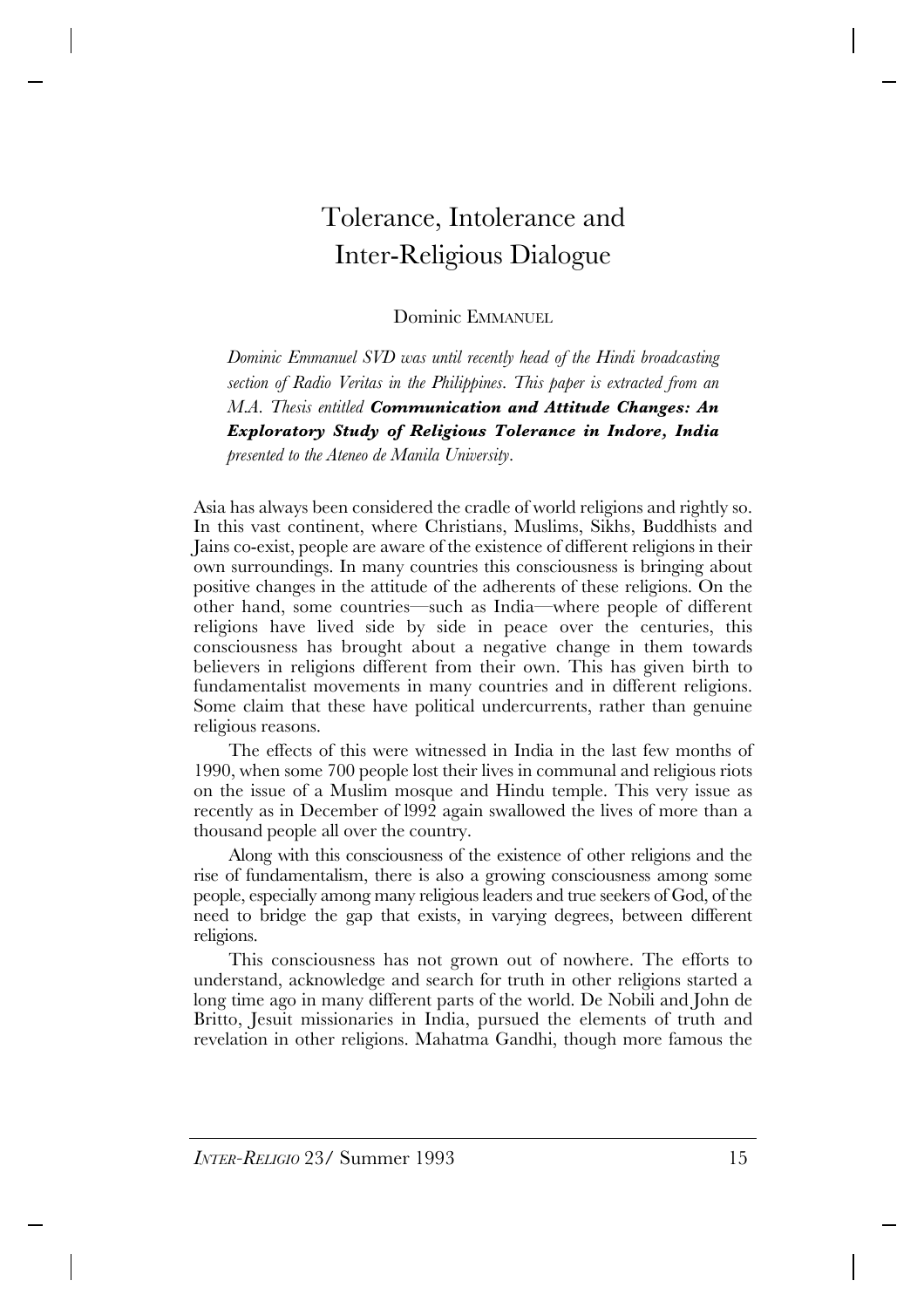world over for his philosophy of non-violence, read the Bible and spoke about the elements of truth in other religions as well. The founder of the Sikh faith, Gurunanak, tried to find a mid-path to reconcile the conflict between Islam and Hinduism. Nabinder Nath Tagore, a mystic in his own right, had a universal outlook towards religion and addressed God in very much the same terms as any other mystic. Kabir Dase is considered by both Hindus and Muslims as a saint belonging to their own religions, and at his death, both wanted to cremate or bury him according to their own religious rites. This was because he had a vision about bringing different religious teachings under one umbrella. These are thinkers and people of centuries past; only their thoughts and writings are left with us.

In India, one often hears simple people saying that all religions teach the same basic moral teachings, that God is one and all have to reach Him in the end. People only take different paths to get there. The Catholic Church almost twenty-five years ago announced novel ideas through Vatican II, its historic council. It no longer spoke in harsh terms about pagans, or in a tone of self-complacency as if it alone had the monopoly to total truth about God. Vatican II documents in *Nostra Aetate* (1965) nos. 1 and 2 stated that in this age, with people drawing more closely together and the bonds of friendship between different peoples being strengthened, the Church examines with greater care her relation to non-Christian religions. Aware of her duty to foster unity and charity among individuals and among nations, the Church reflects on what people have in common and what tends to promote fellowship among them.

*Nostra Aetate* further states that the Catholic Church rejects nothing that is true and holy in these (other) religions. She has a high regard for the manner of life and conduct, the precepts and doctrines which, although different in many ways from her own teaching, nevertheless often reflect that truth which enlightens all people.

The Council brought this consciousness to many, and while some were struggling with these proclamations, it went a step ahead to instruct itself and its faithful in these words.

The Church, therefore, urges her sons to enter with prudence and charity into discussion and collaboration with members of other religions. Let Christians, while witnessing to their own faith and way of life, acknowledge, preserve and encourage the spiritual and moral truth found among non-Christians, also their social life and culture. N*ostra Aetate* (1965)

This consciousness has given birth to what is called after the function it serves, "inter-religious dialogue". For some it has become an attractive new terminology to experiment with, but there have been many serious efforts to conduct, participate in and live inter-religious dialogue.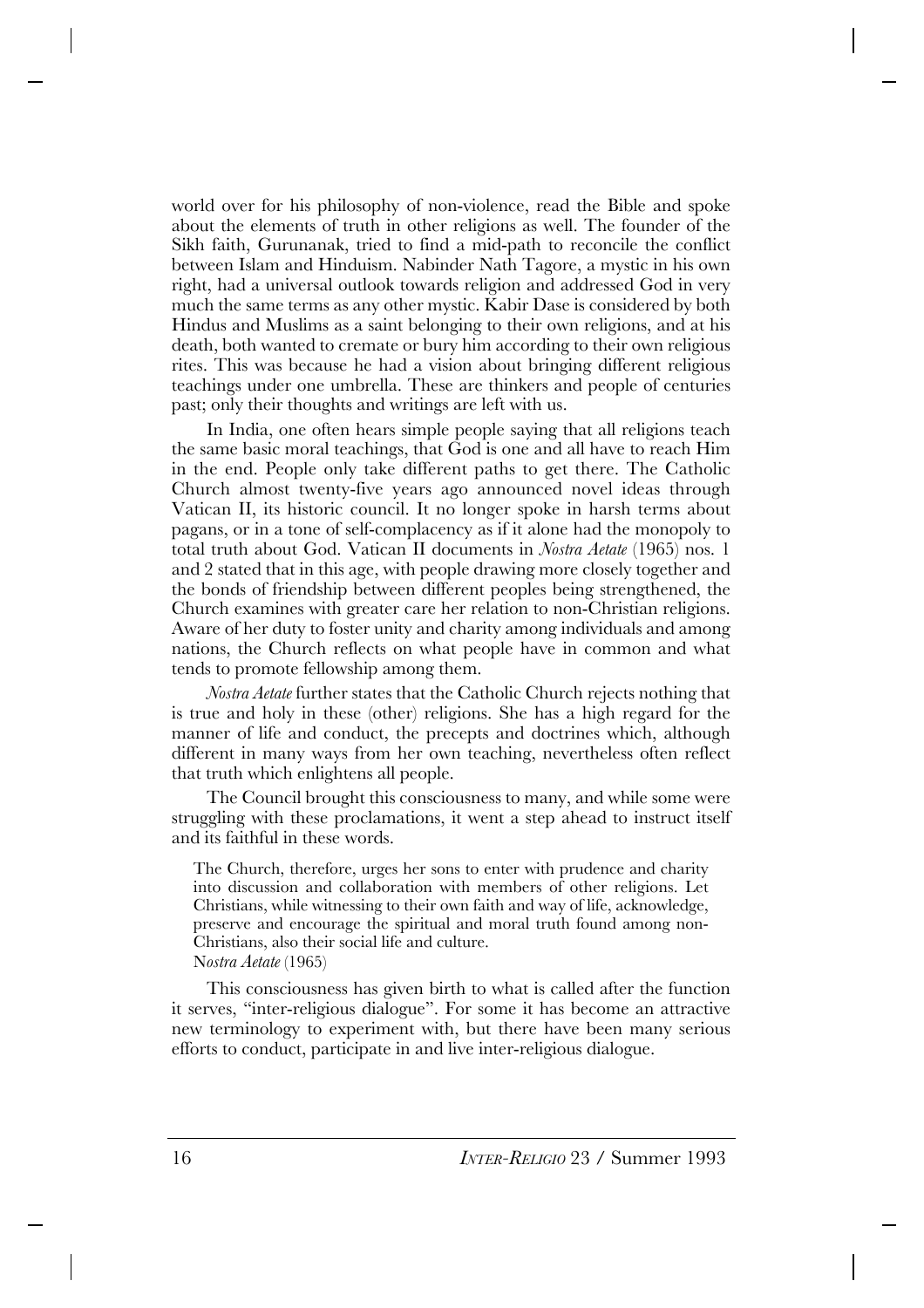Although inter-religious dialogue is a reality of some sort, it is not a reality in the sense that a concrete mosque, church building or temple is. Hence one cannot easily perceive the progress it has made. Considering that it is more a mind-set than a material reality, and that it takes a long time to influence people's thinking, the post-conciliar era of 25 years is not a long time.

#### TOLERANCE AND ATTITUDE

Misunderstandings take place among people because of a lack of proper information, in this case on religions other than one's own. Some of these problems could be confronted and resolved if there would be a concerted effort towards dialogue among different religious groups. Any dialogue would presume some sort of mutual understanding, appreciation and some degree of tolerance. An important foundation of any inter-religious dialogue would be the pre-disposition of individuals. In this study we have identified this pre-disposition as the degree of religious tolerance.

Religious tolerance is considered as an expression of one's attitude towards other religions and to some specific religious situations. However, religious tolerance does not exist in a vacuum, but in definite concrete situations, and can vary according to the situation. In some circumstances like scripture reading, religious tolerance is high, whereas in some other areas this tolerance could be quite low. The researcher identified situations that would indicate the degree of religious tolerance among different religious groups.

This religious tolerance will be studied in view of inter-religious dialogue. Dialogue, in the strict sense of the word, is defined as: "Conversation between two or more people or an exchange of opinions, discussion or a political discussion between representatives of two nations or groups. (*Oxford English Dictionary*, 1986). Thus, dialogue by its very nature, involves communication between two individuals, between two groups or amongst many groups. Although it could take place in many contexts, such as political, social, educational and others, the discussion in this paper will be limited to communication enhancing and facilitating inter-religious dialogue. The problem under investigation is therefore "The role of communication in inter-religious dialogue specifically in bringing about attitude change". In other words, how can the various communication media help increase the degree of tolerance and diminish levels of intolerance among the four major religious groups of Hindus, Muslims, Sikhs and Christians in Indore, India?

In order to answer this, the study will undertake to find answers to the following sub-questions: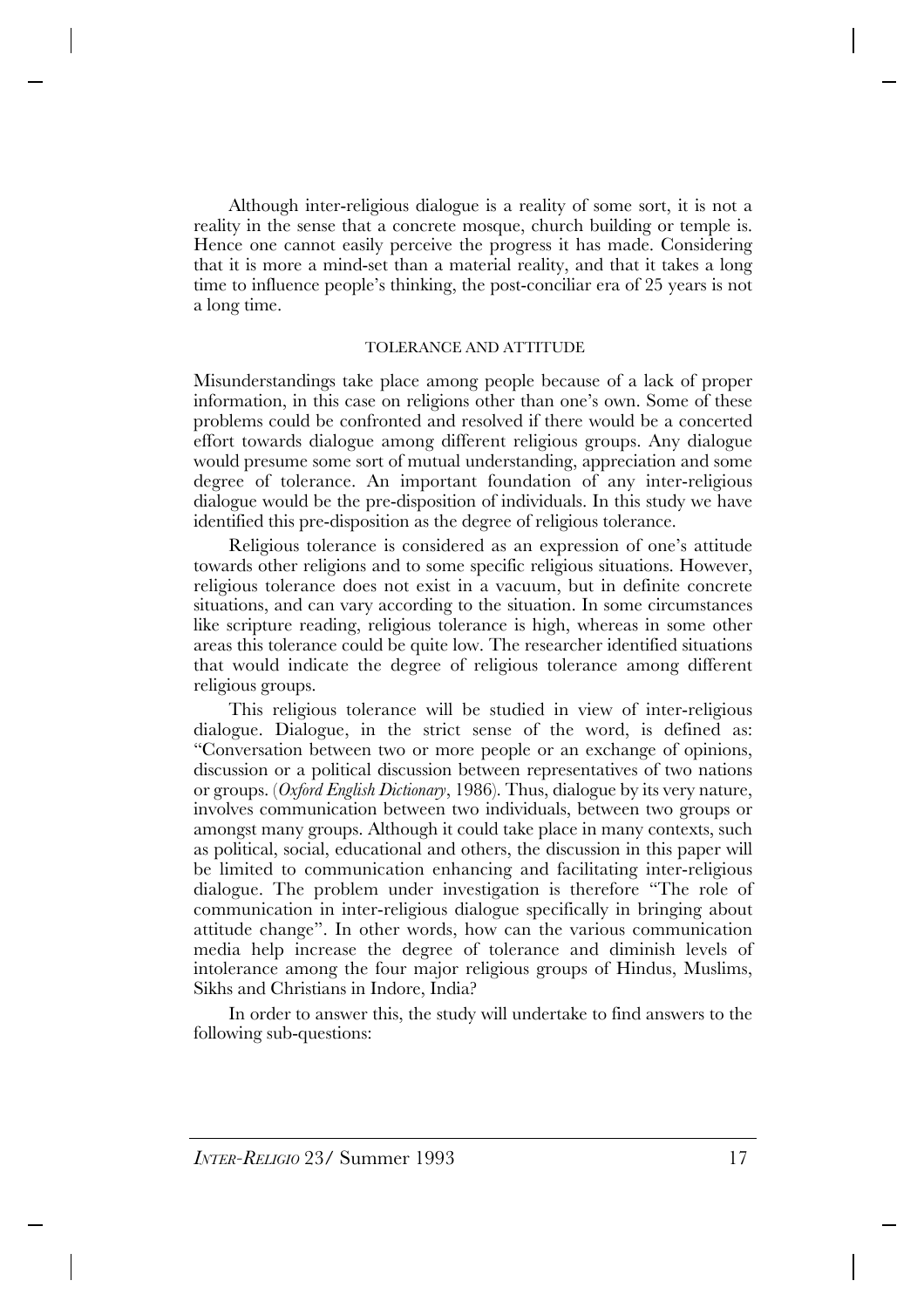1. What is the degree of religious tolerance/intolerance among the four religious groups of Hindus, Muslims, Sikhs and Christians?

2. Which religious group is the most tolerant/intolerant with regard to the following aspects of religious/communal life?

a) Inter-religious marriages.

b) Inter-religious prayers and worship.

c) Reading and religious worship using scriptures of other religions.

d) Participating in the festivals of other religions.

e) Receiving of *prasad*, 1 Eucharist) in other religious worship.

As mentioned above, the problem under study is that of communication in the context of inter-religious dialogue and as relating to religious tolerance. Communication, although a relatively new discipline and area of research, is one area which hovers over all the aspects of human life, for without communication, nothing is possible. Thus along with psychologists and sociologists, communication researchers have also entered into the study of attitudes and attitude change. The study deals with attitudes, particularly factors that affect attitudes. The specific area of study, i.e. religious tolerance, is considered as an attitude, and is thus discussed.

The survey uses a questionnaire without an interview schedule. It was distributed only to literate people, i.e. those who could read and write. This left out the uneducated (i.e. illiterate). This is one major limitation of the study. The study relates to inter-religious dialogue as a function of communication. Therefore, other themes related to inter-religious dialogue, such as the theological aspect, comparisons of different religions, etc. were not included in the study. Another limitation of this study was the location of the research field. The questionnaire was administered in Indore, India, far away from Ateneo de Manila, Philippines where the researcher was pursuing his master's program in communication.

The social situation of Northern India was highly charged at the time of administering and retrieving the questionnaires and constituted a major limitation. It affected the number of retrieved questionnaires, which in some way distorted the results of the survey due to disproportionality.

## FACTORS INFLUENCING ATTITUDE AND TOLERANCE

## *Influence of Family and Culture*

Much study and research has been conducted by social scientists and anthropologists on the role of the family in influencing attitude change. Parental influence and early socialization experiences are more potent in accounting for variance in religiosity than any of the variables current in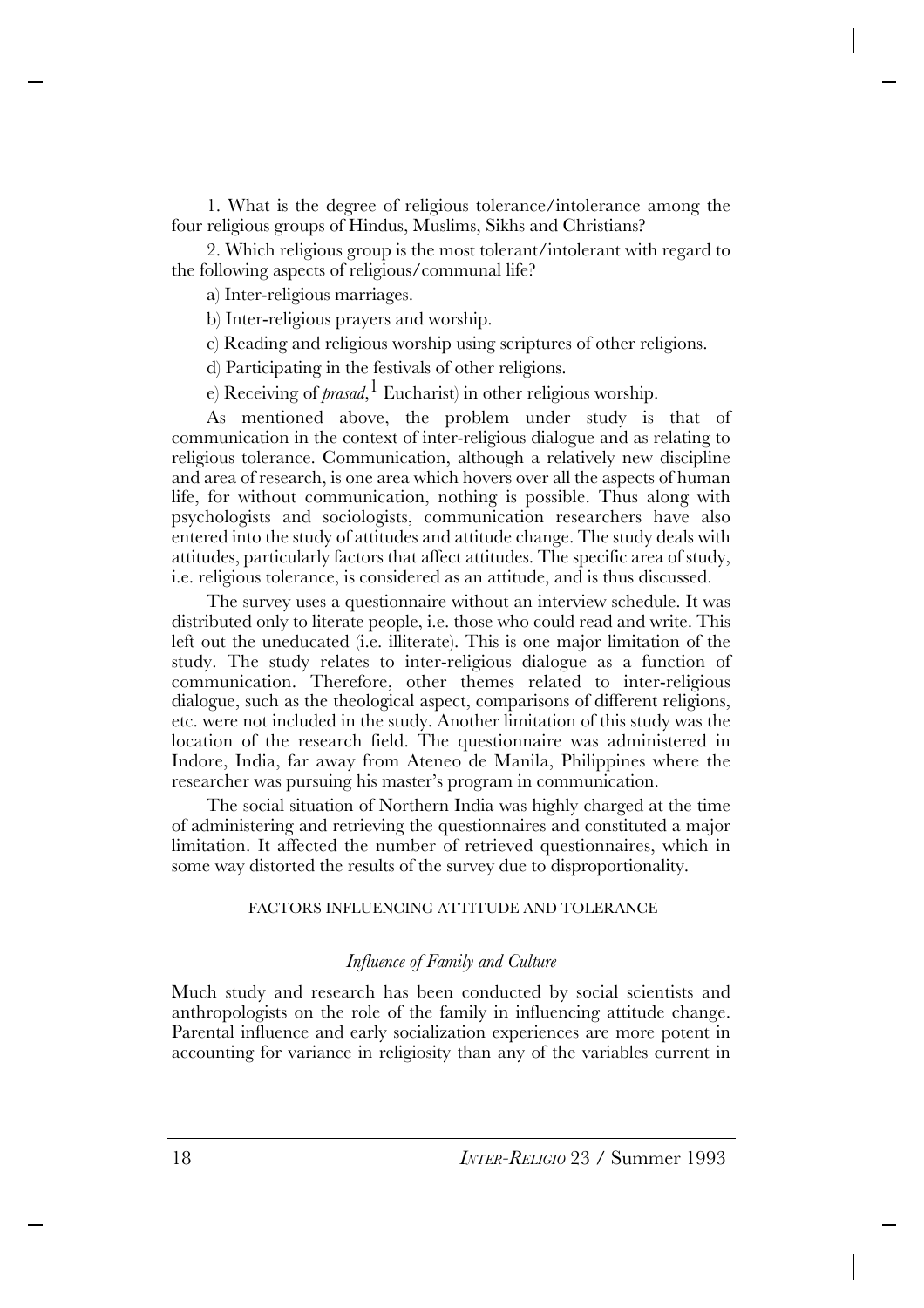the individual's life history,<sup>2</sup>and moral convictions and religious attitudes are formed more by the family than by any other institution, including the school.<sup>3</sup>

From our daily life experience, we know that children born in a particular family belonging to a particular religion, finally end up following the same religion as that of the parents. In this regard, they have practically no choice. Their religious affiliation begins right from birth. In the family, in the very first place children have no choice of this own to choose the religion of their liking. Would I not have been a Hindu if I had been born in my neighbour's house, or Muslim if born in another town? It is not in the hand of an individual to choose their religion. To elaborate further, it is from the family that children imbibe the religiosity of the family in themselves, in such a way that if the family is deeply religious, their attitudes are influenced by the family thus becoming more religious or vice-versa.

Bossard in *The Sociology of Child Development* <sup>4</sup> studied some four hundred families and observed their intimate interdependence of religious behaviour and family structures. He concluded that "The religious actions, rites, prayers, celebration of holy days, etc, give cohesion to the family group and, in turn, ritual actions are given value of collective participation." He cites numerous accounts of adults who recalled the details of family rituals of their childhood. He confirms that identification acquired in childhood leaves its mark on the adult's personality and one's sentiment of religious affiliation remains marked by it.

The influence of parents does not operate in a vacuum; it is found within the framework of a larger primary milieu. This is in the customs, traditions and practices of an ethnic group or even a country. A country like India could claim to have many sub-cultures within the big Indian culture. Parents themselves are representatives of the cultural values which they transmit to their children.

At this point we may add that informal education, such as that obtained from the oral milieu (sayings, beliefs) and physical milieu (incidents) have bearing on attitude formation. The author, who grew up in India in a multi-religious milieu, remembers the many negative and positive influences he has had in terms of the formation of his attitudes, which in turn affect his attitude of tolerance and intolerance. Here are a few examples from his personal life which he believes have led him to form some prejudice against particular groups. He believes that other religious groups have heard these or similar sayings in their own milieu.

In Hindi, a Christian is known as *Eesai*. The butcher is known as *Kassai*. These two words are often spoken as a rhyme. What one hears people say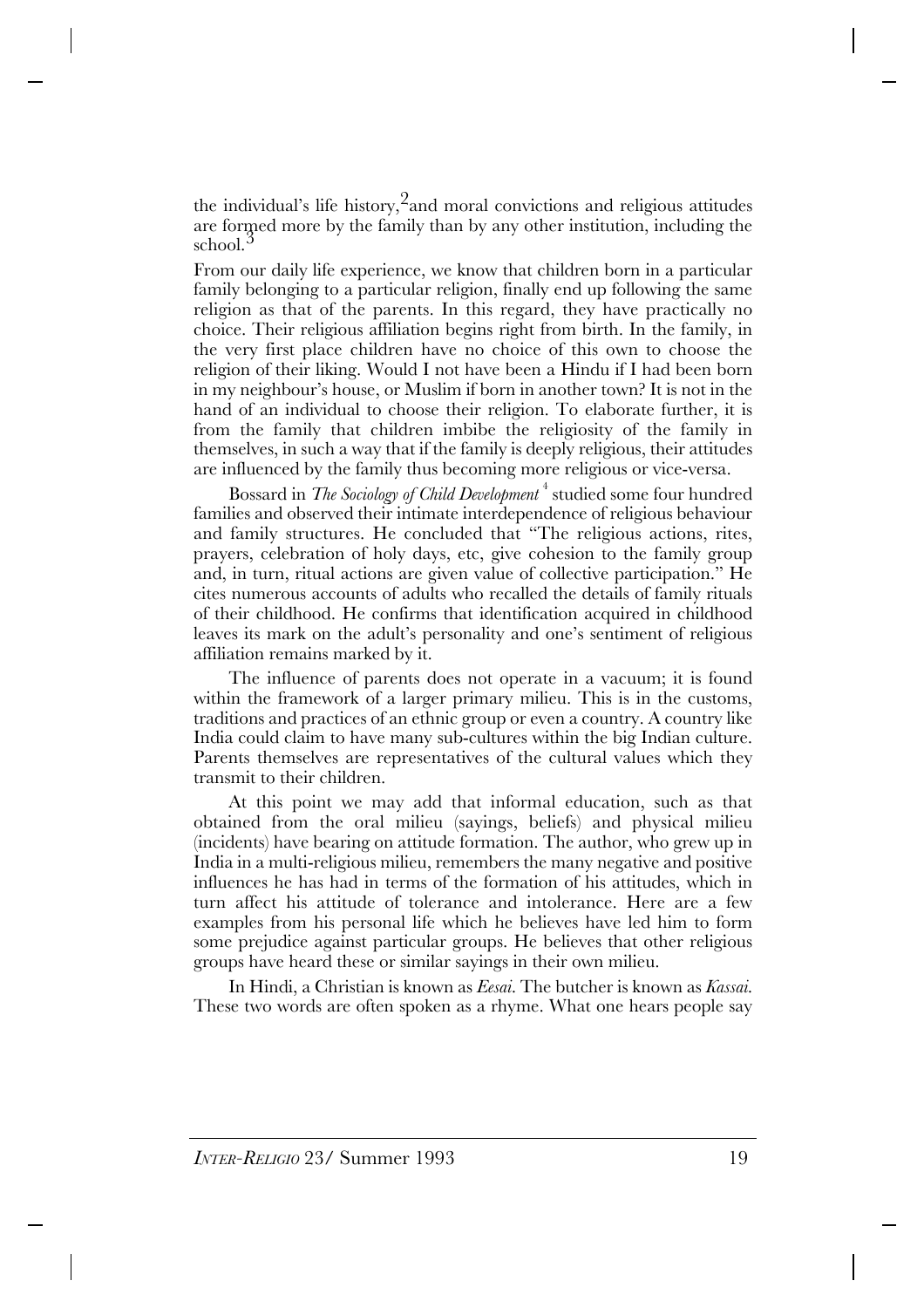is that Christians are cruel butchers. The reason attributed to this saying is that, unlike the Hindus, Jains or the Buddhists, the Christians are nonvegetarians in their food habits. Christians are those who kill (butcher) living animals to fill their stomachs. When someone hears statements such as these, he forms an opinion, which if confirmed, turns into an attitude. If this is said of the Christians, there are other slogans for the minority Muslims too. The Muslims in Hindi are called *Muslamann*. The word for a "cheat" in Hindi is *Beimann*. Once again, the words rhyme, and when combined together mean Muslims are all cheats. A Sikh in Hindi is called *Sardaar*. The word to express, "be careful" in Hindi is *Khabardaar*. One can often hear people using phrases pointed at the Sikhs meaning, "Be careful of Sikhs." In India many jokes are made about *Sardaar* and anything foolish or out of the ordinary is attributed to them.

Expressions such as these are commonly heard and leave a lasting impression in the minds of people which in turn forms their attitudes.

### *Religion and its Influence on Attitudes*

One of the most important factors that helps in formation of religious attitudes of people are the religions themselves.

From the point of view of experience, there are two distinct religious experiences to be found in different places and at different times in the history of religion. Berger  $<sup>5</sup>$  defined this distinction thus;</sup>

In the first, the divine is encountered as a reality utterly transcendent with reference to the human, confronting the human from the outside; put differently, in this experience, the human and the divine are sharply polarized. In the second form of religious experience, the divine is discovered within the depths of human consciousness itself and with which, in the extreme case, it may be identified. It was also hypothesized that although both types may be found cross-culturally, they occur, as it were, in different frequency distribution. The first confrontational type is most characteristic of the monotheistic religions deriving from western Asia, epitomized in scenes of such power as that of Moses confronting the burning bush, Paul encountering the risen Christ on the way to Damascus, or Muhammad receiving the Koran on Mount Hira. The second, interior type is most characteristic of religious traditions deriving from the Indian subcontinent, epitomized once and for all by the Buddha experiencing enlightenment under the Bodhi tree, though adumbrated in every variety of mysticism, no matter where it might occur. Indeed, roughly speaking, the type coincides with the category of mysticism as the interior path of the divine or the ultimate reality.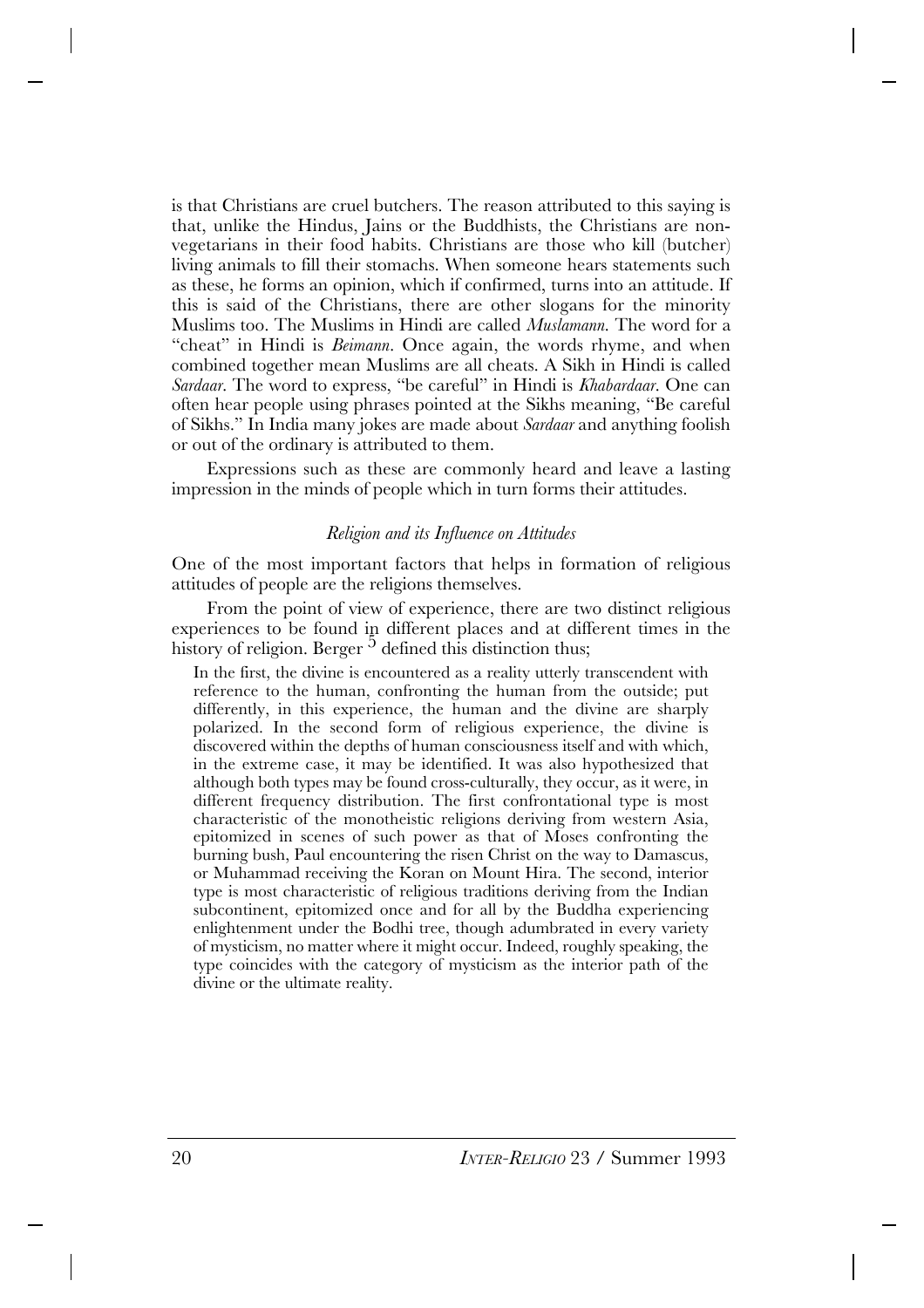The very nature of each religion gives a different outlook and view of reality, helping the followers of those religions to form attitudes that are in line with the perceptions of reality or the ultimate as seen in that religion. Hence the followers of religions which originated in India carry within them an inward (due to its interior experiential nature) looking attitude, as opposed to the outward looking attitude (also based on reason, etc.) of the religions that originated in the Middle East.

Other important factors that influence the formation of religious attitudes are the sets of basic teachings and tenets of each religion. Christianity, for example, like Islam, always has been considered, and is in fact, very dogmatic in its approach. These two religions place a great importance on their dogmas.

Some of the adherents of Islam have gone so far as to claim that all the religions on earth are Islam and every believer is a Muslim. This is maintained by many Muslims and mentioned by S. D. Islahi in *Islam at a* Glance<sup>O</sup>:

In view of the fact mentioned above, apparently there should not be any kind of discrimination concerning name and the interpretation among the divine religions. Every divine religion, whether it is guided (*hari'ah*) by the Quran or by the Torah, the religion of Adam or Noah, the guidance bestowed on Abraham or Jesus in the name of every religion should be Islam and its followers should be Muslims because by virtue of their origin and reality all these Divine codes (shari'ah) were Islam and their followers were Muslims.

The Catholic Church, prior to the Second Vatican council, had been holding similar views, and always claimed that it alone had the whole truth and that the fullness of revelation was given only to the Catholic church. It made a grave mistake of calling those who did not belong to its fold "pagans". It held the view of *Extra Ecclesia Nulla Salus*. Through the teachings of the church, her believers also imbibed this spirit which, for all practical purposes, is rigid and to some extent intolerant.

Peter Staples was quoted by Beltran in *The Christology of the Inarticulate*<sup>7</sup> as saying that in his view religious practices emanate from what the sociologists refer to as popular religion. Thus, there is popular religion and official religion.

Popular religion consists of religious ideas and customs produced by commercial interest and accepted on the consumer goods market by a broad public. Popular or folk Catholicism includes elements sanctioned by church authorities, which are derived from and sanctioned by the community where these are believed and practiced as expressions of human needs and longings.<sup>8</sup>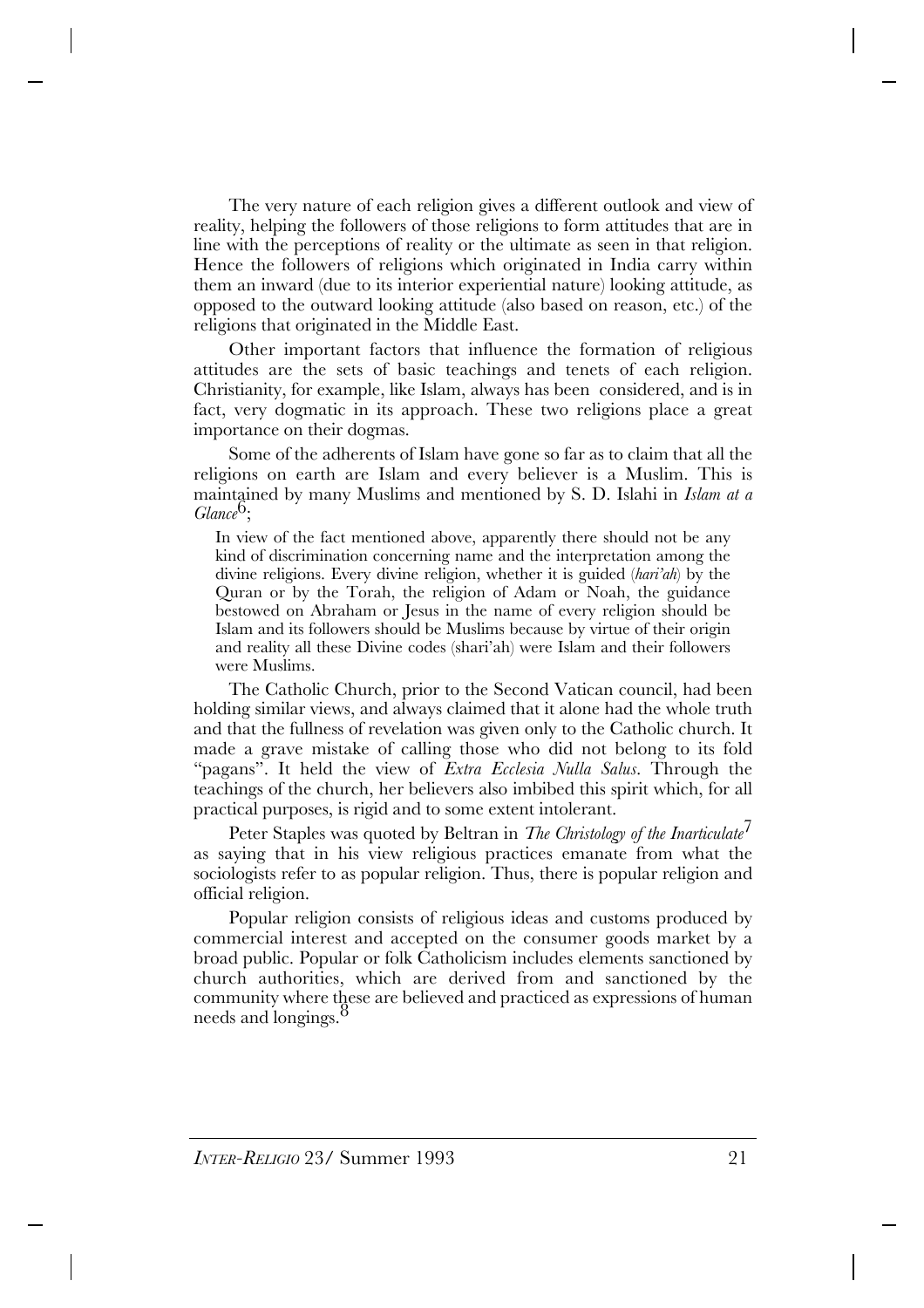Official religion, for example official Catholicism, is a set of beliefs, rituals and practices which are held approved, prescribed, required and maintained as normative by ecclesiastical authority. <sup>9</sup>Religion as a whole comprises both official religion and popular religion, and to attempt to measure religious tolerance, elements from both official religion and popular religion are to be studied. Scriptures of each religion, the way God(s) is/are addressed, certain prayers and liturgies, are elements belonging to official religion. Marriage, festivals, etc. are connected with and derived from popular practice of religion. It is difficult in some situations to put a demarcation line between practices and beliefs of popular religion and official religion.

Beltran<sup>10</sup>further observed that popular religion has implications for the way reality is perceived, constructed, and maintained by the masses. It is related to the totality of social relations because its rituals renew and validate fundamental convictions about how reality is constituted and what the human being's place is in the scheme of things.

Religion in its totality is both popular and official religion, including totality of social relations, such as marriage and festivals. Forms of prayers are found in the context of popular religion too, but are derived more from social religious tolerance. The researcher found it imperative to take into consideration some elements such as marriage festivals, forms of prayer, etc. from social realities of religious expression. Elements like scripture, the way one addresses one's God, liturgical celebration and some aspects of official prayer, function in the context of official religion.

Along with the dogmatism of some of the religions, their institutional character is another source of attitude formation. In this regard, the Catholic church again differs a great deal from the other religions. Hinduism is not an institutionalized religion, and allows a lot of freedom of religious practices to its adherents.

Though India does not really have a Christian culture, the believers of Christianity have somehow imbibed its traits rather well into their life stream.

## *Religious Teachings of Different Religions*

Another factor that affects the formation of attitudes is the religious teachings of each religion. It is not possible to go into detail about the different teachings of all the four religions under study, but a quick glance might help put the matter in the right perspective.

The Hindu religion basically is neither dogmatic nor institutionalised, and that is probably its greatest strength. It was not founded by one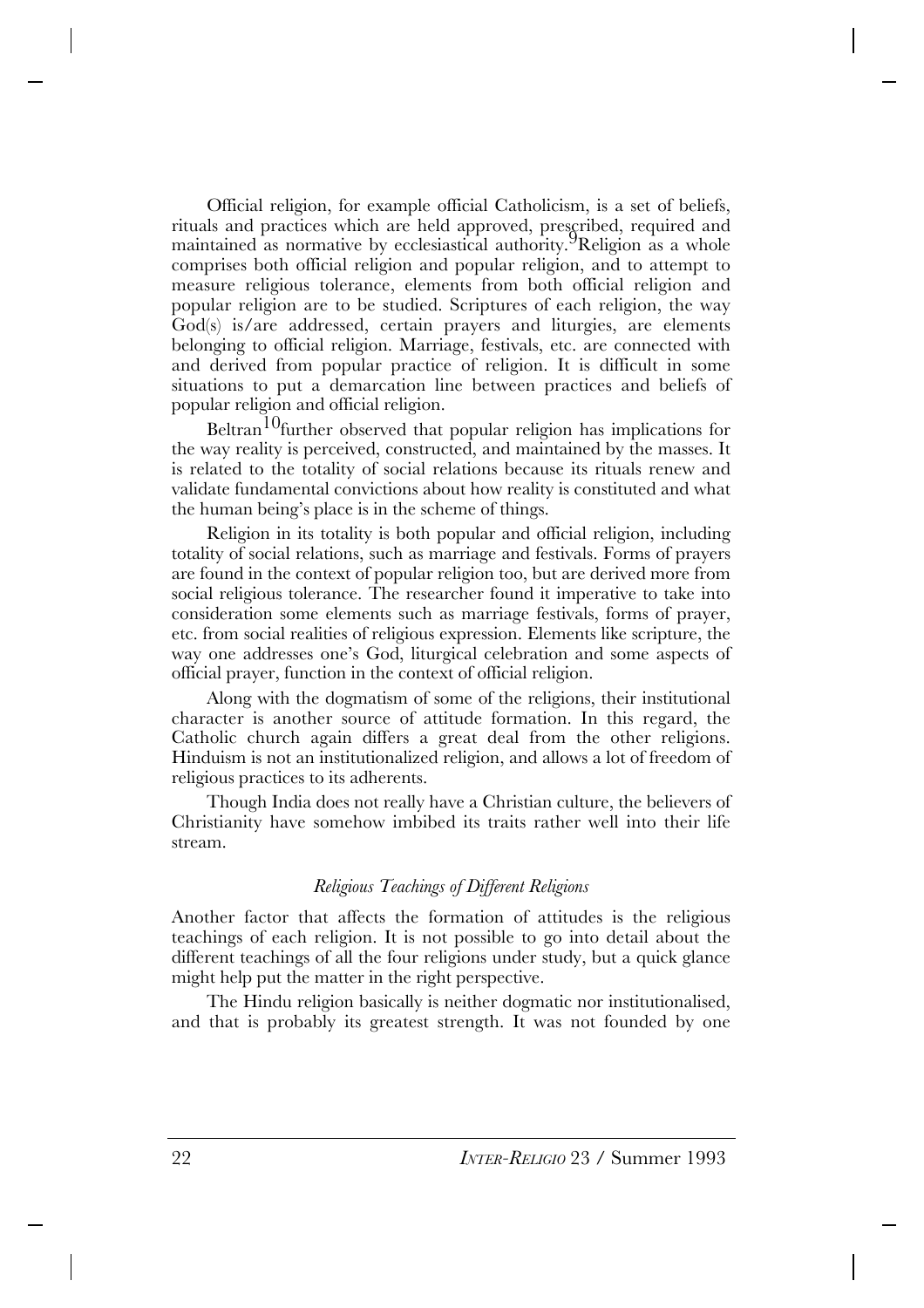individual at a particular time in history but developed over several centuries. P. Swami in *The Spiritual Heritage of India* says:

Hinduism is indeed a complex religion. No founder's initiative, no dogma, no reform have restrictions on its domain; on the contrary, the contributions of the centuries have been superimposed without ever wearing out the previous layers of development.  $11^{\circ}$ One could say that Hinduism is evolving even now, as every now and then some new Gurus and *Bhagwan* (code) surface on the Indian scene professing new beliefs and philosophies. The interesting thing is that the Hindu religion can absorb all these, considering them another branch of Hinduism, or another aspect of the Almighty which an individual has discovered.

Another important Hindu philosophy is that of *Neti-Neti* meaning "not this, not this". While describing the qualities of God, the Hindu hastens to add immediately "No! no! He is more than that". This is found in the *Brhadaranyaka Upanishad* which has made famous the doctrine of *Neti-Net*i, the mystical doctrine of the indescribability of the Absolute.

The Hindu religion, and some do not call it a religion at all, claims to have thousands of deities, although, since people are uneducated and poor, they do not know about the existence of all these. "Of all India's thousands of deities, only a few are known throughout the country. The most famous are Brahma, the Creator, Vishnu, the Preserver, and Shiva, the Destroyer".<sup>12</sup> Therefore it is not surprising that a Hindu might worship a single god or many gods, or may even seek release from this world through meditation. "Hinduism, therefore, as a religion is very tolerant. It is not what a man believes that makes him a Hindu. If he is born in a caste, he is a Hindu whatever he believes". <sup>13</sup>

For Sikhs *Nam-Jap* means reciting the name of God repeatedly, with different qualities of God. "The concept of the name of God is important in Sikhism. Sikhs are encouraged to meditate on the name of God, which is regarded as a revelation of the being of God."<sup>14</sup> *Prasad* which is common to all, according to the Sikhs is "the sign of benevolence of God. Their scripture or the *Guru Granth Sahib* is very important." Supreme authority resides in their holy scripture *Granth*, the reading of which is their main form of worship.15

The Muslims regard the name of Allah as most sacred and since Islam is a staunchly monotheistic religion, they address Him always by this single name of Allah. "Allah-God is creator and supreme ruler of the Universe, known by men only in so far as He chooses to reveal Himself. The firm monotheism of Muhammad was a vital part of his message to the Arabia of his time, and the unity of God remains a major tenet of Islamic belief.<sup>16</sup>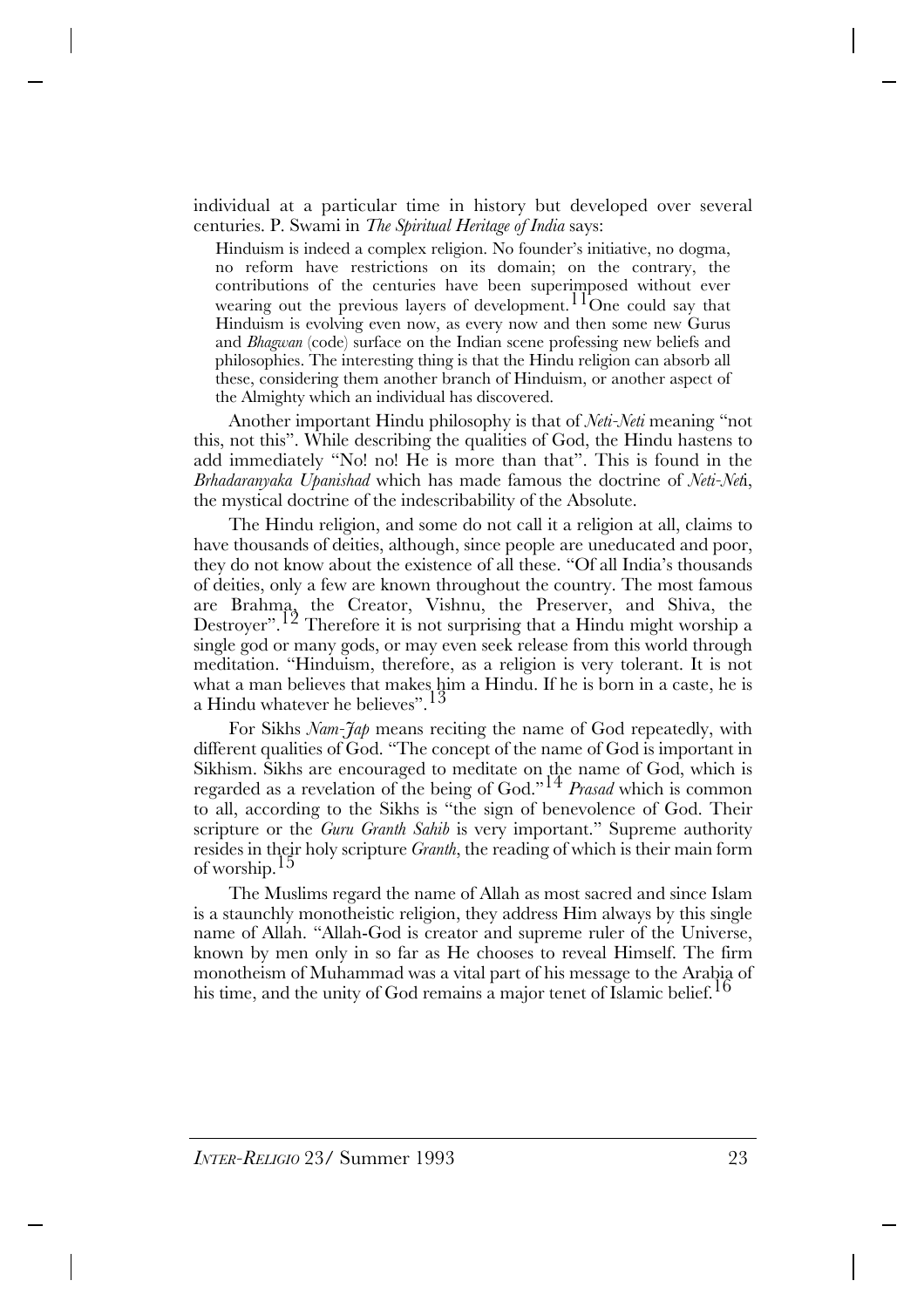One of the earliest public statements about Muhammad's view of Allah is found in Sura 112 of the *Holy Quran*: "He is Allah, the One, Allah the eternally besought of all; He begotteth not nor was begotten. And there is none comparable to Him." "Allah, the One, is the Allah of Judaism and Christianity, and Allah the eternally besought of all." 17

In general Christianity is one of the most organized religions with well formulated dogmas and Canon, but it also puts great emphasis on the faith of an individual. "Christianity is a system of faith, of hope, of love, a pattern of belief (and thought), a community of worship (and culture) and a way of life (society)." $18$ 

The Catholics are even more organized than the Protestants in the sense that the supreme Pontiff, the Pope, is the head of the Catholic Church and of the hierarchy. Every member of the Catholic community is directly or indirectly connected through the parish, the parish priest, the bishop and the diocese to the ultimate Head, the Pope. It is all one whole Body, and it is always compared to the Body of Christ, with its different parts.

#### RELIGIOUS TOLERANCE AND ATTITUDES

Religion is something that leads people to God, exhorts its followers to live good moral lives and calls people of God to be of one mind and heart; but the present state of affairs shows an inconsistency between preached and lived religion, its tenets and practices, and its doctrine and behavior. This causes an immense amount of dissonance, this time from the angle of religious beliefs. Religion here, instead of achieving its positive function of mutual love, understanding among peoples, unity, purity, etc. has in the end made them less tolerant. There is clearly an inconsistency. Tolerance goes hand in hand with intolerance.

Perception and interpretation presuppose that different people will perceive the same truth differently and consequently discover many patterns and layers of meaning in a message or situation according to the attitudes one has formed towards what is being perceived. These attitudes are then expressed in behaviour where one chooses to act (tolerate), or better still, express an attitude of tolerance in that situation, according to the layer of meaning that has been perceived. People have attitudes because:

a) attitudes help them to understand the world around them by organizing and simplifying a very complex input from their environment.

b) attitudes protect their self-esteem by making it possible for them to avoid unpleasant truths about themselves.

c) attitudes allow them to express their fundamental values.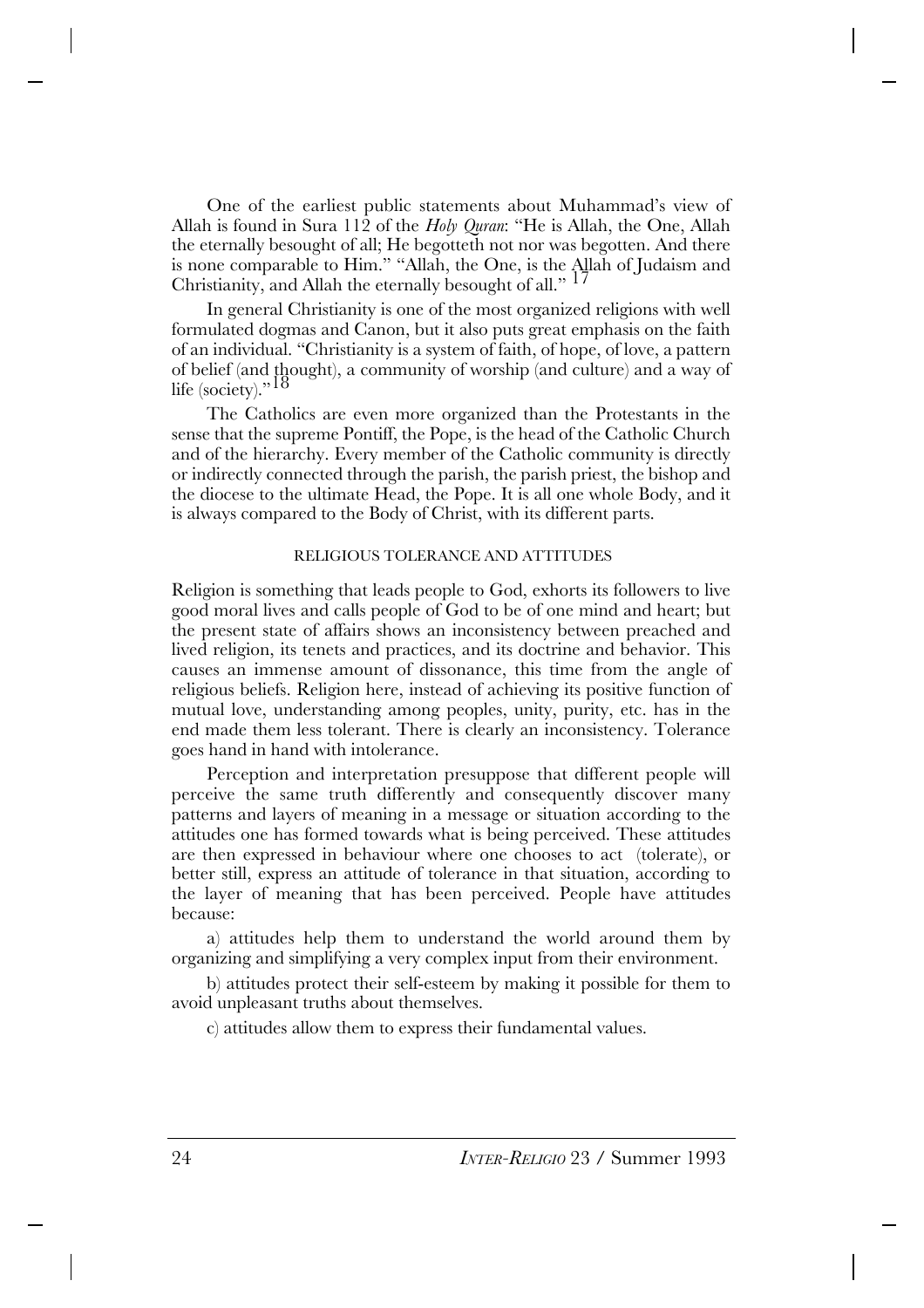In order to suggest concrete steps in the direction of change of attitude towards other religions, it is necessary to measure the actual tolerance of people. Since tolerance is an abstract thing, one has to conceptualize some real situations where it would be possible to measure the degree of tolerance.

## *Measurement of Tolerance*

The main thrust of the research was to measure the religious tolerance of four different religious groups whereby religious tolerance is considered as an expression of one's attitude towards other religions and to some specific religious situations. The study uses a one-time survey  $19a$  aimed at analyzing the opinions and beliefs of a randomly selected group of people from the following religions: Hinduism, Islam, Sikhism and Christianity with regards to the inter-religious situation of marriage, prayer, use of scripture, truth in scripture, religious festivals, exchange of the name of God/s, and multireligious participation.

| Situation                    | Most Tolerant — Least Tolerant                         |
|------------------------------|--------------------------------------------------------|
| 1. Prayer                    | Sikhs Muslims<br>Hindus<br>Christians                  |
| 2. God/s Name                | Christians Muslims<br>Hindus<br>Sikhs                  |
| 3. Place of Prayer           | Hindus<br>Christians Muslims<br>Sikhs                  |
| 4. Difference in Prayer      | Sikhs<br>Christians<br><b>Hindus</b><br>Muslims        |
| 5. Truth in Scripture        | Sikhs<br>Hindus Muslims<br>Christians                  |
| 6. Claim about Truth         | Christians Muslims<br>Sikhs-<br>Hindus                 |
| 7. Use of Scriptures         | Hindus<br>Muslims<br><b>Sikhs</b><br><b>Christians</b> |
| 8. Religious Festival        | <b>Christians</b><br>Muslims<br>Hindus<br>Sikhs-       |
| 9. Participation in Festival | Hindus<br>Sikhs Muslims<br>Christians                  |
| 10. Multi-Religious Worship  | <b>Muslims</b><br>Hindus<br>Christians<br>Sikhs        |
| 11. Sharing of <i>Prasad</i> | Hindus<br>Muslims<br>Sikhs<br>Christians               |
| 12. Marriage                 | Sikhs<br>Hindus/Christians<br>Muslims                  |

## SUMMARY OF ATTITUDES

## *Table 1.*

The Results above show that the Hindus seem to be the most tolerant people and Muslims the least. Among the factors that influence the attitudes of tolerance/intolerance, the religious teachings of different religions play an important role.

Hindus appear to be more tolerant basically because of the structure of Hinduism, which is not institutionalized. Neither is it very dogmatic, like Islam or Christianity. History proves that Hinduism has always been open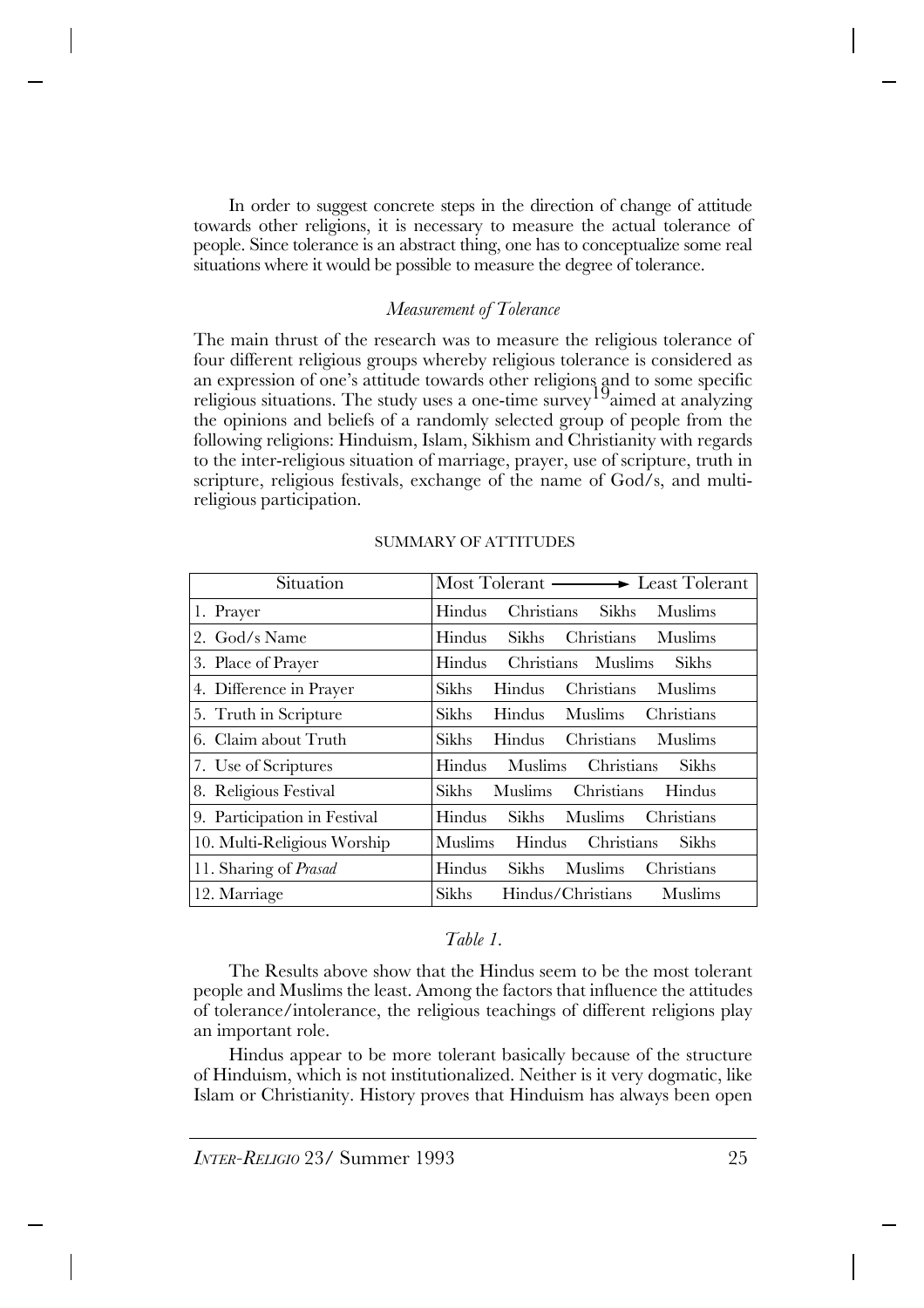and ready to absorb any new belief and to let that belief merge as a part of Hinduism. Even today people are allowed to follow their own *Ishta* (god). This gives them greater facility to express their faith in different forms and ways. This applies to their forms of prayer, place of prayer, their attitudes towards exchanging the name of God/s, the use of others' scriptures, participation in religious festivals and even to sharing of *Prasad*. It is true that the understanding of Hindus or Sikhs about *Prasad* is not the same as the understanding and teachings of the Catholics about *param-prasad* (The Eucharist).

It is not easy to pinpoint the reason why the Hindus, due to their religious teachings, are more tolerant as compared to the members of other religions. Hindu teaching are spread in many scriptures, over the whole length an breadth of the Indian subcontinent. Hindu beliefs are diverse and vast. Most adherents of the religion do not know exactly what they believe, and are therefore not firmly entrenched in a particular set of teachings.

The reason why Sikhs appear to be more tolerant than the Christians and the Muslims is because the Sikh religion more or less originated from Hindu beliefs. One of their most important Gurus, Guru Nanak, opposed many of the rituals existent in Hinduism at that time.

It is interesting to note that even though for the Sikhs supreme, authority resides in their scriptures, Guru Granth Sahib, they are still tolerant enough to see that other scriptures may contain truth and authority, as does their own scripture.

The results of the survey as indicated in *Table 1* provide a summary of the important findings of the study. This table points out that the Hindus, who comprise 70% of the Indian population, show a greater degree of tolerance and positive attitudes in six of the twelve situations studied.

These six situations are the following: inter-religious prayer, exchanging the name of God/s with the name of God/s of other religions in such a prayer session, not being particular about the place of prayer—meaning that they could feel comfortable to use any place of prayer other than their own. The Hindus would be ready to use the scriptures of other religions for their own personal spiritual growth and they have participated in the religious festivals of other religions. In the situation of a multi-religious liturgical service, they would feel comfortable to share *prasad* with others.

Thus, in the over-all picture in terms of who are most tolerant, the study shows that Hindus could be considered the most tolerant. This is also the general understanding and claim of many Hindus in India. This may be attributed to the fact that Hinduism and its adherents have been tolerant of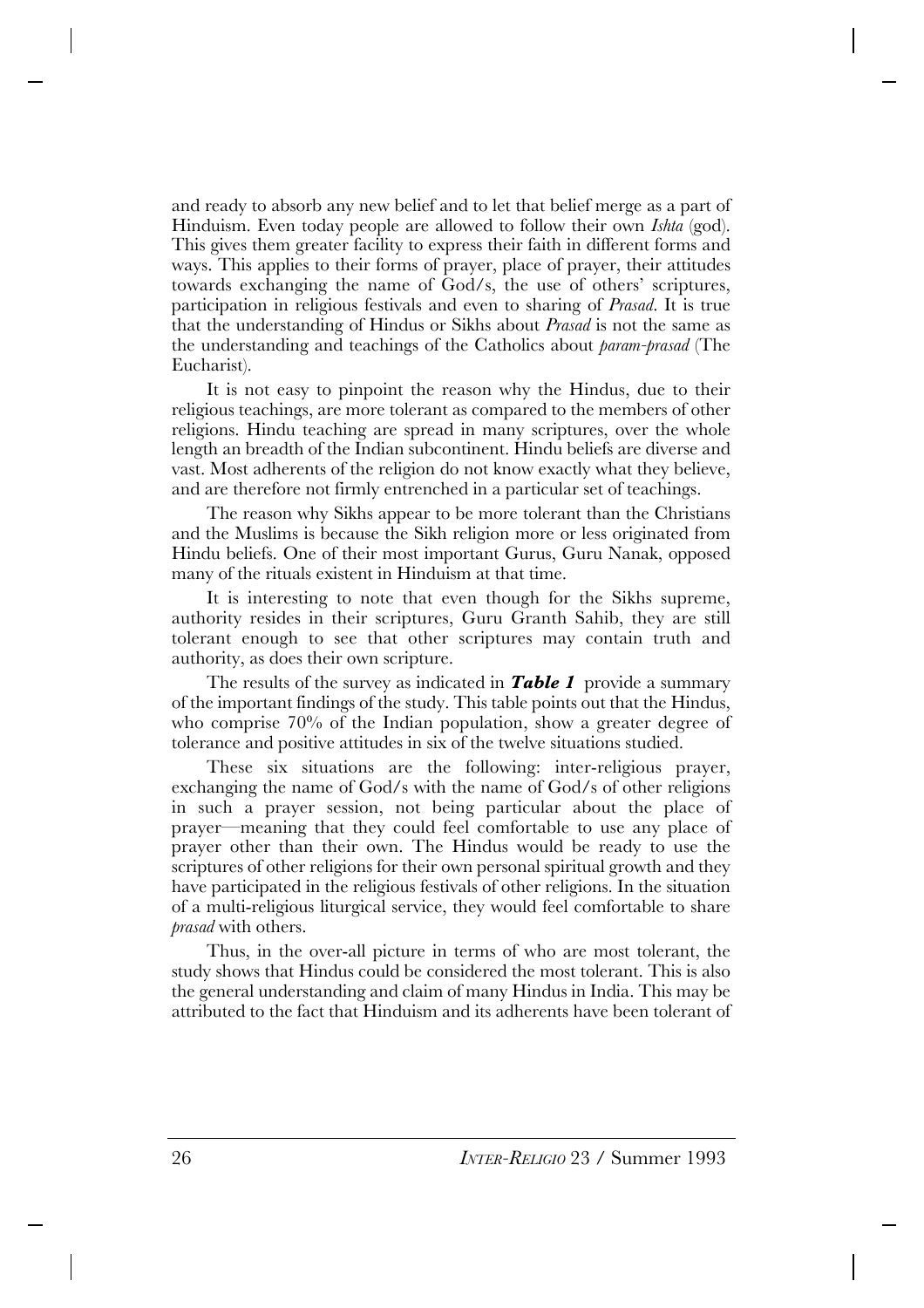other religions. Thus many other religions could take their roots in India.

The second most tolerant religious group is that of the Sikhs. Out of the twelve situations studied, they show a high degree of tolerance in five situations. When respondents were asked if they perceived any difference in their own prayers and the prayers of other religions, it was the Sikhs who showed the most tolerance, saying that they did not see any difference. They also perceived a lot of truth in scriptures other than their own. While the Hindus have shown greater tolerance in having participated in the festivals of other religions, it was the Sikhs who said that they would participate with equal enthusiasm in the celebration of other religious festivals as they would in their own. The Sikhs also showed greatest tolerance towards inter-religious marriages. As shown in *Table 1* the third ranking tolerant group was that of the Muslims. However, they appeared to be most tolerant in only one situation, in multi-religious worship.

The Table shows the tendency of both the Christians and the Muslims to be on the less tolerant side. Coming back to the problem of the study, whether it is possible to predict a change in the attitude of people based on the theories of attitude change and persuasion, the recommendations will consider some ways and means communication media can take in this regard.

One of the significant findings of this study is the at least in Indore (where there were and often still are communal riots ), by and large a good percentage of people show a lot of tolerance in different religious and social situations. The percentage might differ according to the religious group, but basically there is tolerance. Since the study indicates this, it is the feeling of the researcher that communal riots and tensions are not solely because people are less tolerant of other religions, but because some other elements are at work, e.g. vote-hungry politicians. There could be other studies and research done on this topic to find out what actually affects these religiousrelated conflicts and violence.

At the end of this study, it appears that added to the political reason behind these conflicts, the newly born religious fanaticism is another important factor.

The study also showed that on two accounts, that of exchanging the name of one's own God/s with the name of other God/s during interreligious prayer, and the use of scriptures of other religions during liturgical and official prayer sessions, the respondents did not show as much openness as on some other accounts, like inter-religious marriage, prayer, changing place of prayer or even attending religious festivals. Thus, those involved in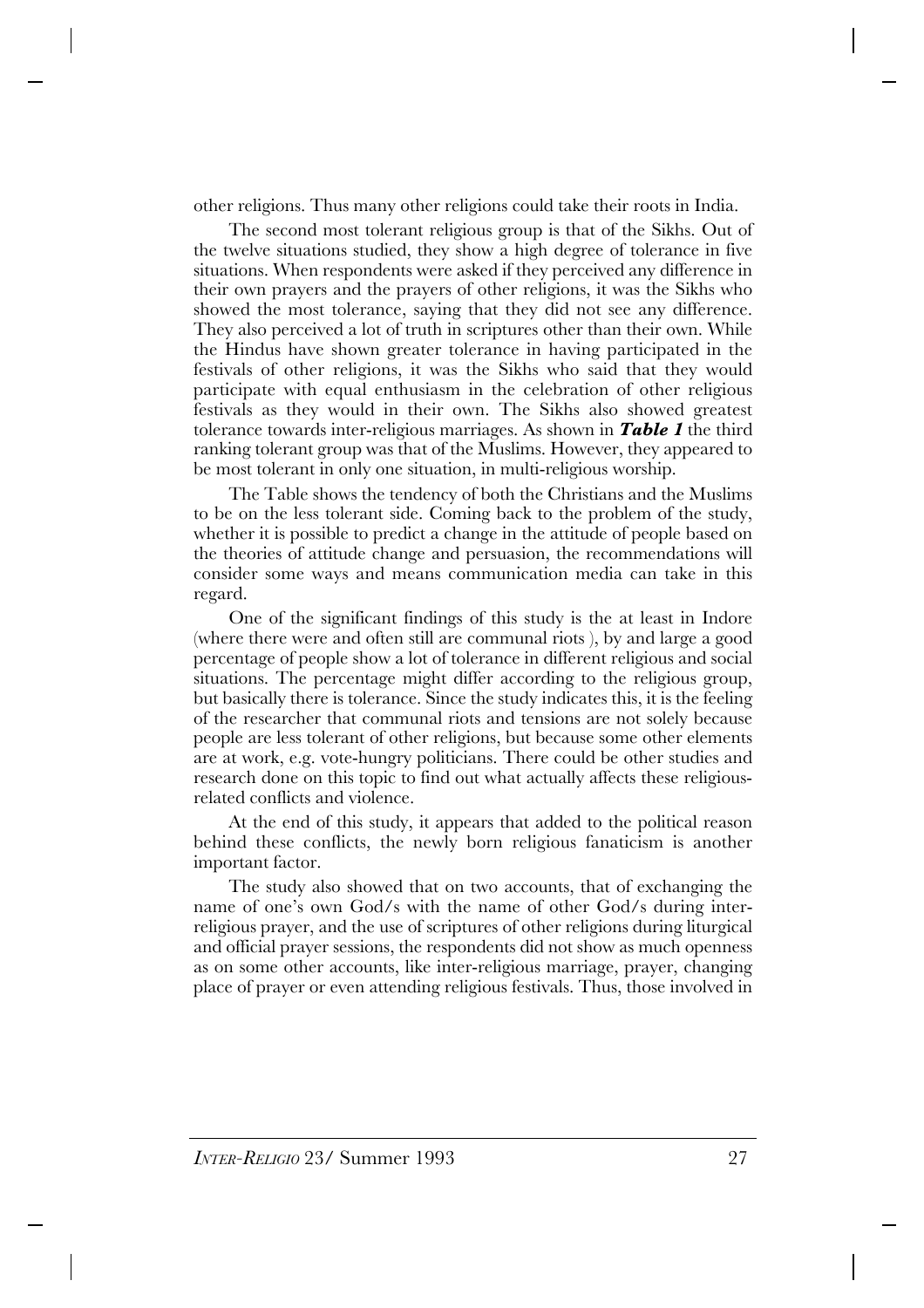efforts of inter-religious understanding and dialogue should be more sensitive to these two situations and issues mentioned above. They should not try to push too hard to bring about changes in these attitudes with regard to God/s name and use of scriptures. These should be tried only after some good progress has been made on other fronts.

In the theoretical and conceptual framework of this study, some of the factors that affect the formation of attitudes were indicted. Among the most important are the family and the school (or the peer-group). The influence of school and family goes side by side. Thus, during children's formative years, efforts should be concentrated in the family and the school, to inculcate in them the value of religious tolerance.

The study also showed that those who had friends outside of their own religions appeared more tolerant in certain situations as compared to those who had no friends. This is another area to be looked into, especially by the media. Radio and television could be used to disseminate more information on other religions and their members and programmes related to friendship with people of other religions could be promoted. There could also be programmes showing the opposite trend—on the enmities and harm caused by communal riots erupting from religious tensions and disharmony.

Inter-religious dialogue is the cry of the hour in India. It can lead to harmony and peace. Media can perform great feats in this area, though, so far, it has been rather indifferent and inactive on this matter.

I conclude with reference to a comment made by J. H. Bransford as long ago as  $1929^{20}$  to the effect that man seems open-minded to himself, prizes this distinction, and gladly acknowledges it in others, if they will but patiently listen to an exposition of his views and grant him truth. Those who agree with him are reasonable; those who do not are evidently inadequately informed and indifferent or opposed to the light. No one will confess that he is unwilling to learn more than he already knows, or that he would refuse to modify his opinions were good reasons advanced for changing them. Men all flatter themselves that they are willing to be "shown", and that, when shown, they will welcome new truth.

Bransford contends that these preliminary observations are not meant to be cynical but scientific. They are statements of substantial psychological and emotional facts which are constantly neglected in most discussions of tolerance and intolerance. Nothing is achieved by denunciation and namecalling, because no one is a bigot or fanatic to himself. Man is a reasonable fairminded creature, knowing enough and brave enough to fight for right and defend himself and society at large against pernicious error. No progress will be made in encouraging novel and critical thinking by attacks